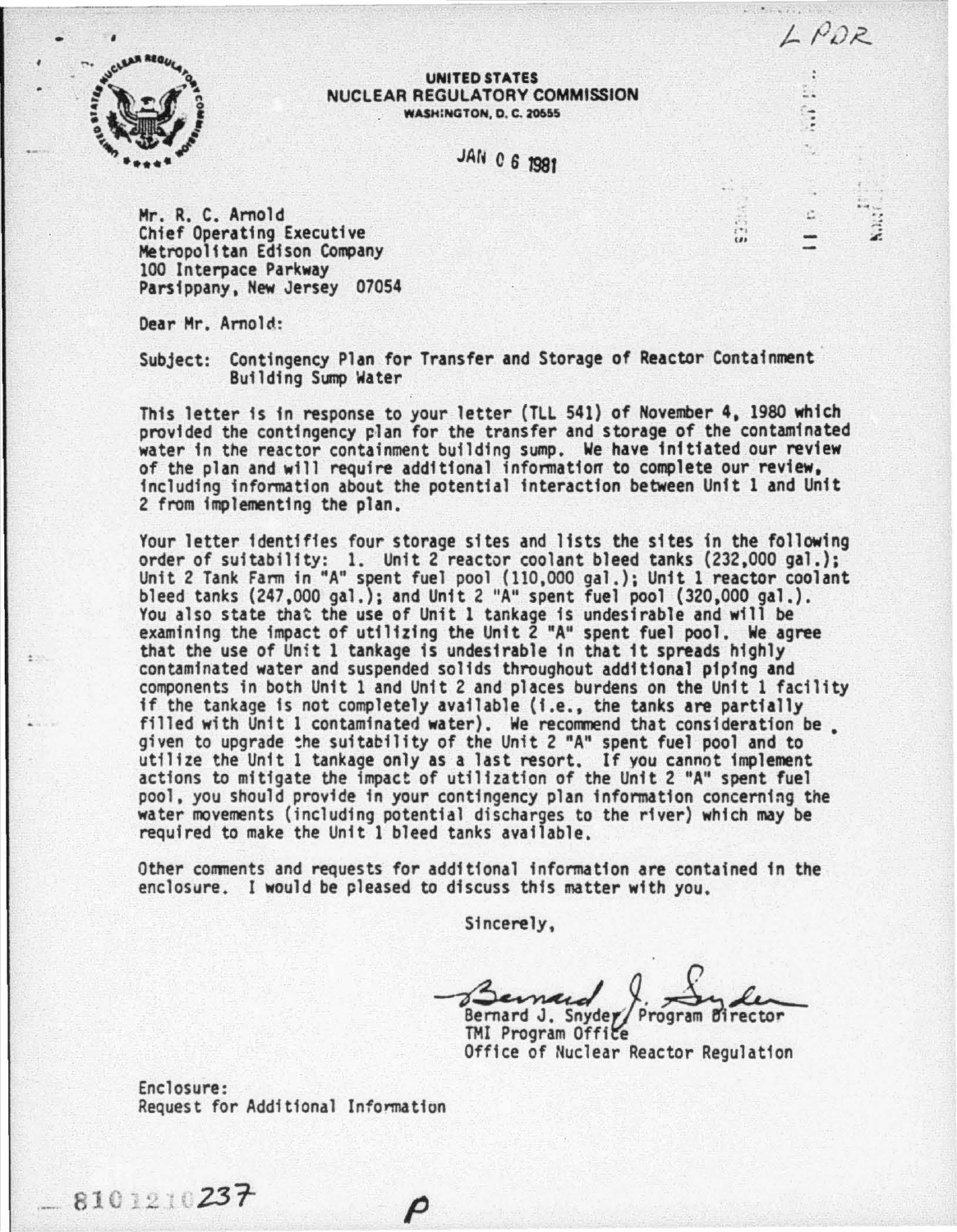#### **ENCLOSURE**

# NRC STAFF COMMENTS - "CONTINGENCY PLAN FOR TRANSFER AND STORAGE OF REACTOR CONTAINMENT BUILDING SUMP WATER"

# General Comments:

..

This contingency plan does not provide a current tank status for tanks other than the RCBTs. The plan should provide a summary of water currently in tanks that could safely be disposed of either to the environment or other on-site tanks. No information has been provided to assure that procedures exist to transfer water from the sump to tanks in Un 1, Unit 2 or the spent fuel pool. Procedures should be in place that would assure that safe transfers can be made to any tankage in either Unit 1 or Unit 2.

Your plan does not describe which pumps and piping systems would be used to transfer sump water.

#### Specific Comments:

# Page  $1 - 1/2$

Is there an emergency plan in place for transferring sump water? Does the emergency plan provide assurances that transfer pathways and equipment would be available in a timely manner in the event a transfer is required?

Are procedures written and approved for sump water transfer?

Does an emergency procedure exist for denoting systems, priority of action. and specific procedural steps for a coordinated (consolidated) approach?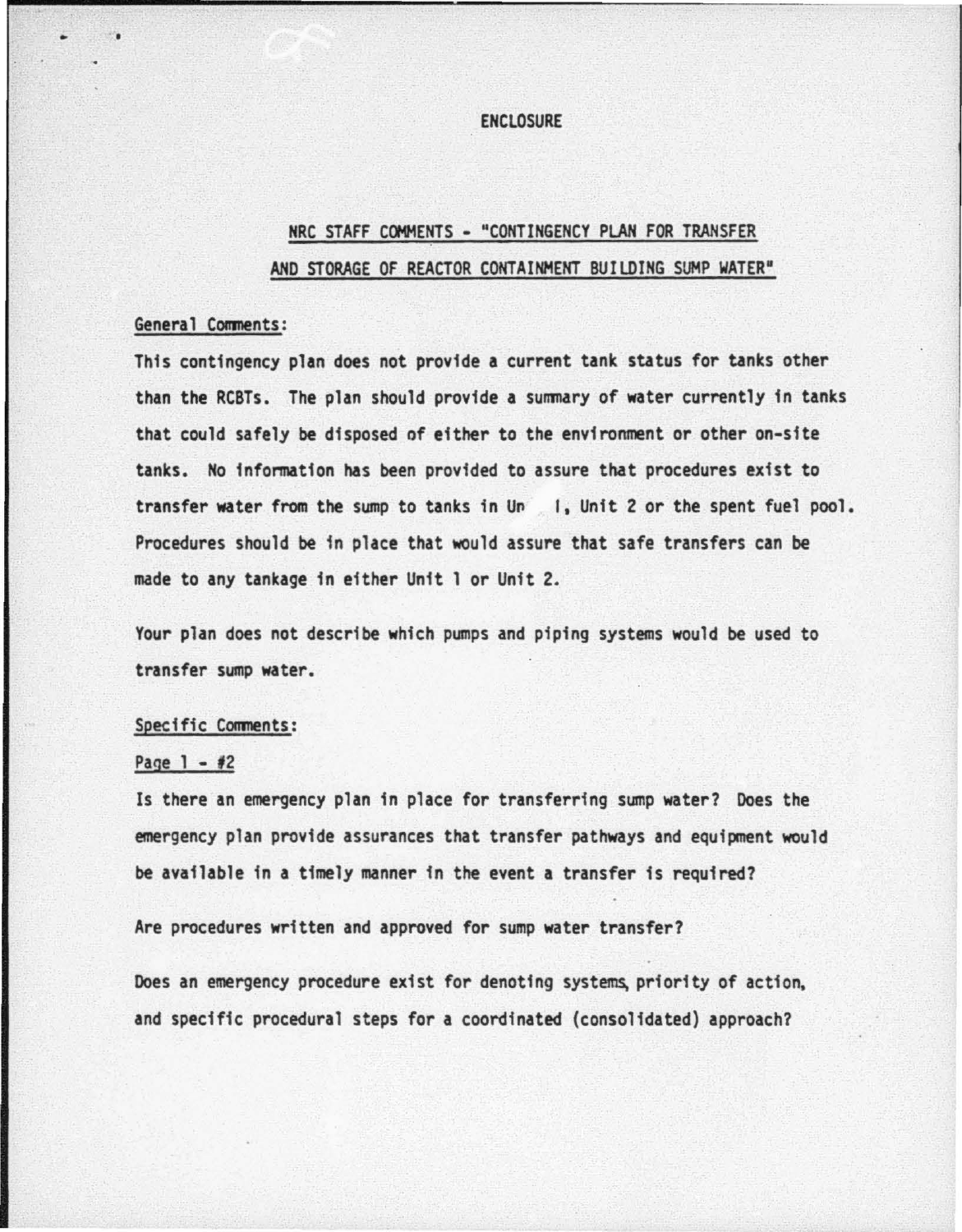Anticipated time constraints are not listed for all phases of transfer evolutions, i.e., time to empty receiving tank with time to fill from sump. Please provide such information.

#### Page 1 - *13*

 $\sim$ 

Identify safety related plant operations that would be affected in the event that sump water had to be transferred to tanks in Unit 2.

## Page 1 - *14*

In item fl of your conclusions you state that storage locations exist within the plant to accommodate the entire quantity of sump water. We understand the word plant to mean tankage in Unit 2. If the entire inventory of sump water were transferred to Unit 2 tanks what would be the remaining capacity available for flush water and inleakage?

We are assuming that this tankage to be the RCBT and the spent fuel pool. Are procedures written and approved for the emergency transfer of sump water to the Unit 1 RCBT?

What formal constraints will be imposed on Unit 1 if water is transferred, i.e., procedure requirements?

# Page 2 (middle}

For the locations identified provide the current status. In the event that transfer of sump water is required, how much time would be required to make space available? How much reserve capac'fty would this plan set aside in